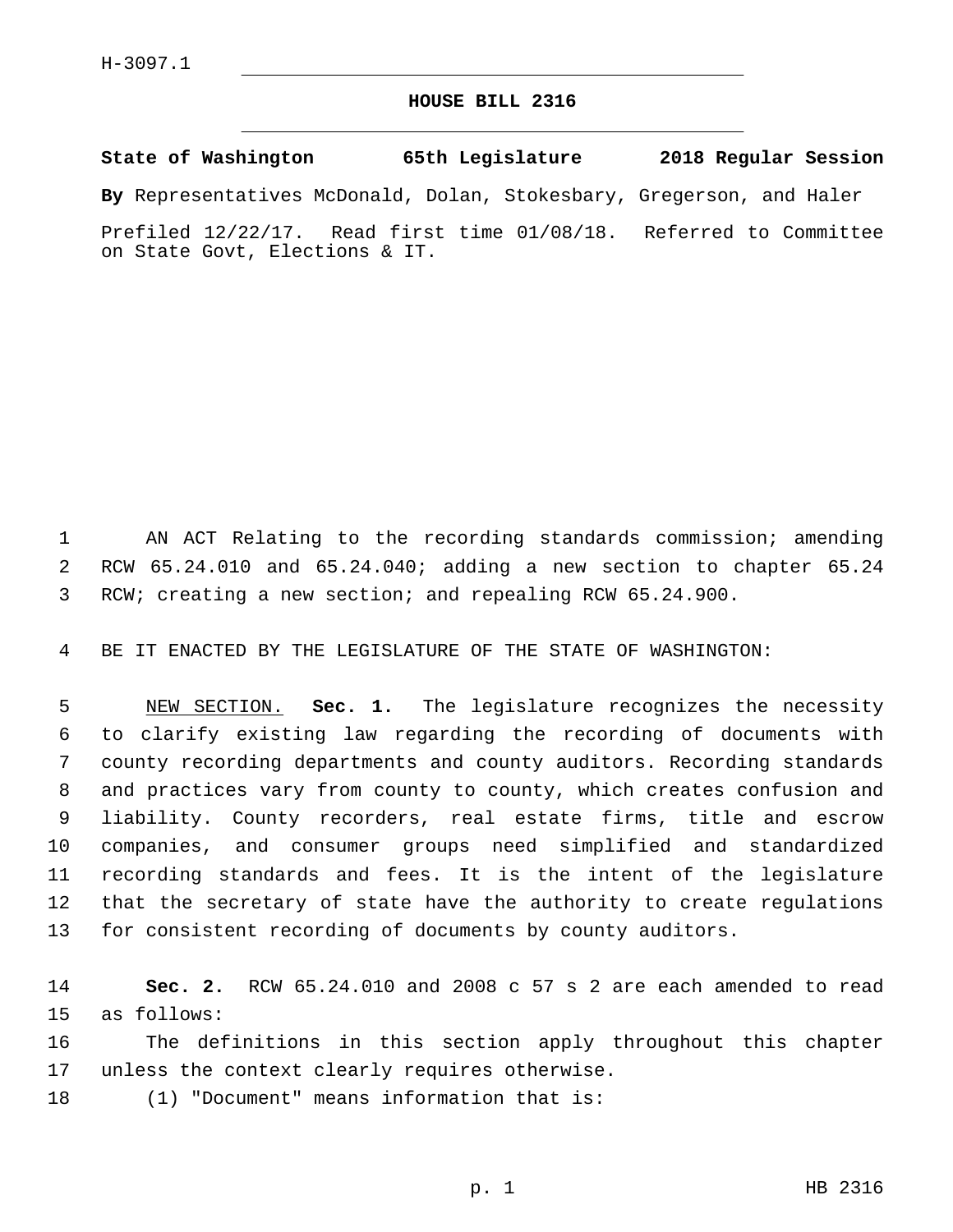(a) Inscribed on a tangible medium or that is stored in an electronic or other medium, and is retrievable in perceivable form; 3 and

 (b) Eligible to be recorded in the land records maintained by the 5 recording officer.

 (2) "Electronic" means relating to technology having electrical, digital, magnetic, wireless, optical, electromagnetic, or similar 8 capabilities.

 (3) "Electronic document" means a document that is received by 10 the recording officer in an electronic form.

 (4) "Electronic signature" means an electronic sound, symbol, or process attached to or logically associated with a document and executed or adopted by a person with the intent to sign the document.

 (5) "Person" means an individual, corporation, business trust, estate, trust, partnership, limited liability company, association, joint venture, public corporation, government, or governmental subdivision, agency, or instrumentality, or any other legal or 18 commercial entity.

 (6) "State" means a state of the United States, the District of Columbia, Puerto Rico, the United States Virgin Islands, or any territory or insular possession subject to the jurisdiction of the 22 United States.

23 (7) "((E-recording)) Recording standards commission" means the body of stakeholders appointed by the secretary of state to review recording standards, including but not limited to electronic recording standards, and make recommendations to the secretary under 27 RCW 65.24.040.

 **Sec. 3.** RCW 65.24.040 and 2008 c 57 s 5 are each amended to read as follows:29

 (1) The office of the secretary of state shall create and appoint ((an e-recording)) a recording standards commission. The ((e-32 recording)) recording standards commission shall review recording 33 standards, including electronic recording standards, and make recommendations to the secretary of state for rules necessary to implement this chapter. A majority of the commission must be county recorders or county auditors. The commission may include assessors, treasurers, land title company representatives, escrow agents, and 38 mortgage brokers, the state archivist, county surveyors, and any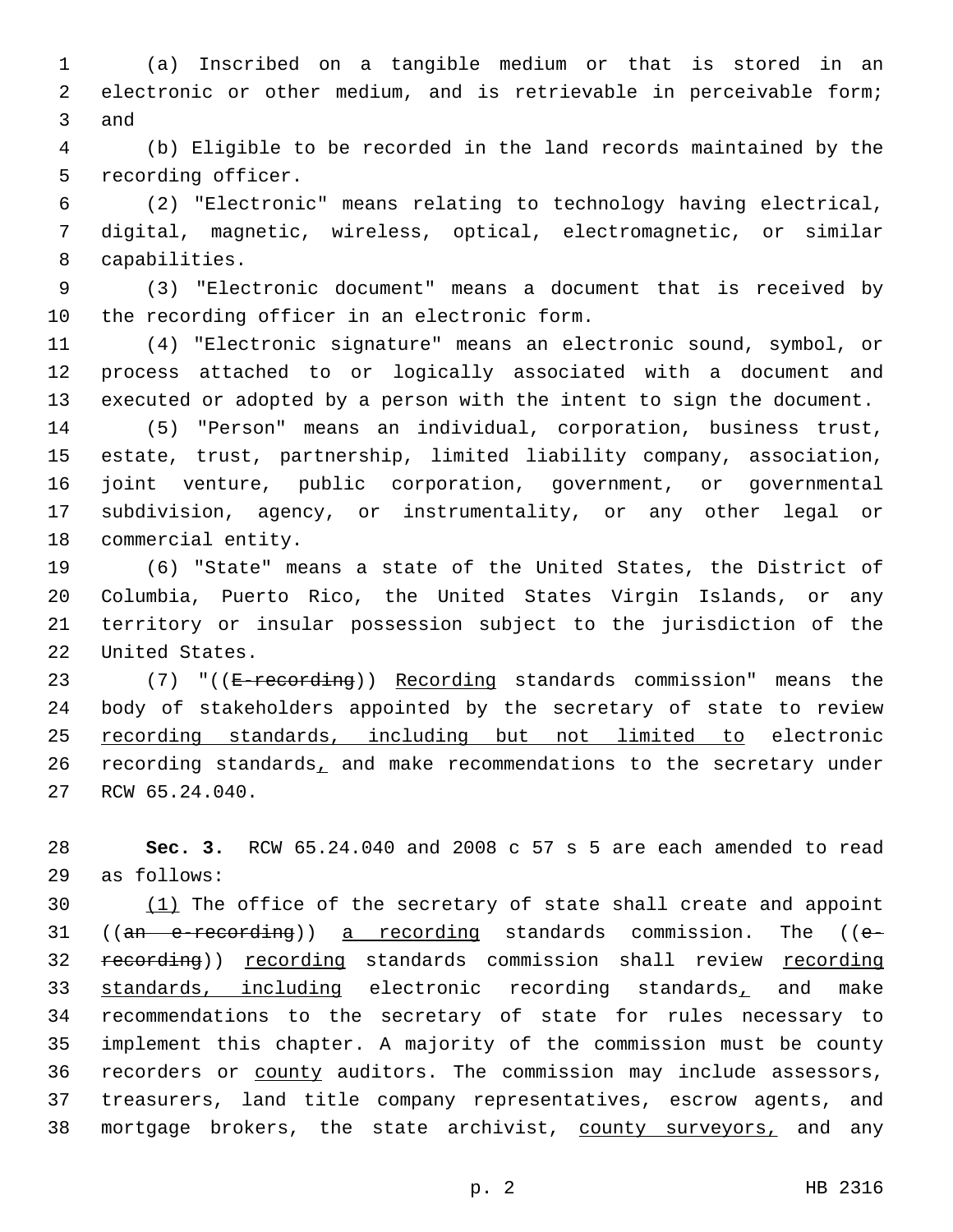1 other party the secretary of state deems appropriate. The term of the 2 commissioners will be set by the secretary of state.

3 (2) To keep the standards and practices of recording officers in 4 this state in harmony, and to promote harmony with the standards and 5 practices of recording offices in other jurisdictions that enact 6 ((this chapter)) similar legislation or policy and to keep the 7 technology used by recording officers in this state compatible with 8 technology used by recording offices in other jurisdictions that 9 enact ((this chapter)) similar legislation or policy, the office of 10 the secretary of state, under RCW 40.14.020, so far as is consistent 11 with the purposes, policies, and provisions of this chapter, in 12 adopting, amending, and repealing rules supporting recording 13 standards shall consider:

14  $((+1))$   $(a)$  The standards and practices of other jurisdictions;

15  $((+2+))$  (b) The most recent standards adopted by national 16 standard-setting bodies, such as the property records industry 17 association;

18  $((+3+))$  (c) The views of interested persons and governmental 19 officials and entities;

20  $((+4))$  (d) The needs of counties of varying size, population, 21 and resources; ((and

 $22$   $(5)$ ) (e) Standards requiring adequate information security 23 protection to ensure that ((electronic)) documents are accurate, 24 authentic, adequately preserved, and resistant to tampering;

25 (f) Standards requiring adequate information security protection 26 to ensure that electronic documents are accurate, authentic, 27 adequately preserved, and resistant to tampering;

28 (g) Standards for the certification of recorded documents 29 including imaged paper documents and documents that are received by 30 the recording officer in an electronic form; and

31 (h) Standards on the documentation and recording of boundary line 32 adjustments for real property.

33 NEW SECTION. **Sec. 4.** A new section is added to chapter 65.24 34 RCW to read as follows:

 (1) The secretary of state, as chief archivist, shall make reasonable rules in accordance with federal and state laws, to provide for the uniform recording of documents in cooperation with 38 the commission established in this chapter.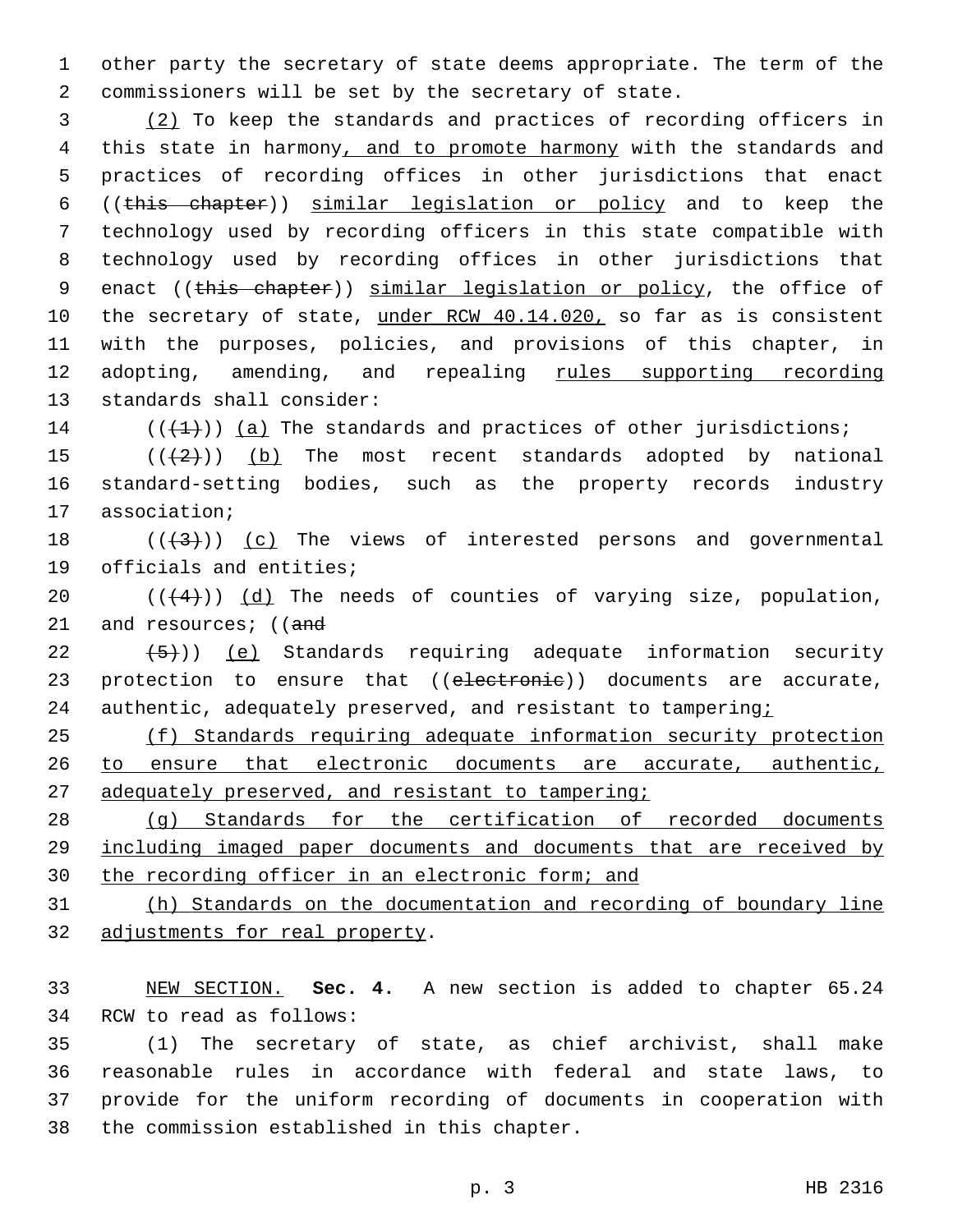1 (2) In addition to the rule-making authority granted otherwise by 2 this section, the secretary of state may make rules governing the following:3 4 (a) Recording duties of county recorders and county auditors; 5 (b) Recording standards for the creation of certified copies for use as evidence;6 7 (c) Recording standards for documents related to eminent domain; 8 (d) Recording standards for documents related to community 9 property; 10 (e) Recording standards for documents related to unfit dwellings, 11 buildings, and structures; 12 (f) Recording standards for court summons served and court 13 judgments; 14 (g) Recording standards for documents related to military 15 discharge; 16 (h) Recording standards for documents related to boundaries and 17 plats not otherwise under the rule-making authority of another state 18 agency; 19 (i) Recording standards for documents related to liens; 20 (j) Recording standards for documents related to mortgages, deeds 21 of trust, and real estate contracts; 22 (k) Recording standards for documents related to the uniform 23 commercial code; 24 (l) Recording standards for documents related to real property 25 and conveyances; 26 (m) Standards to be used in recording, registration, and legal 27 publication under this chapter; 28 (n) Recording standards for documents related to cemetery 29 property; 30 (o) Standards for fee waivers including but not limited to 31 documents for veterans, and support of dependent children; 32 (p) Recording standards for documents related to mines, minerals, 33 and petroleum; 34 (q) Recording standards for documents related to public lands, 35 including tidelands, and shorelines; 36 (r) Recording standards for documents related to excise tax on 37 real estate; 38 (s) Recording standards for documents related to property tax; 39 (t) Recording standards for documents prepared in foreign 40 countries; and

p. 4 HB 2316